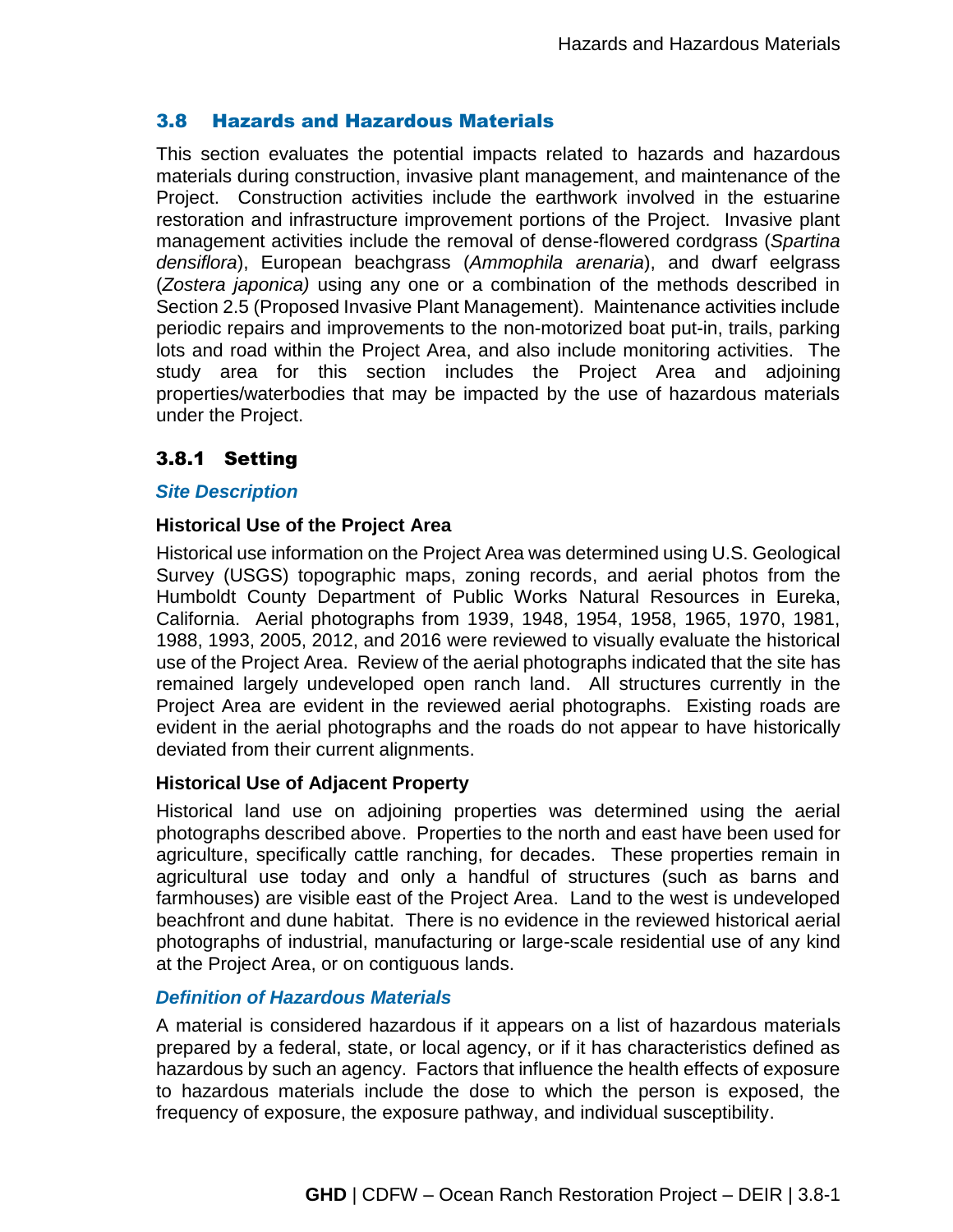The California Code of Regulations (CCR) defines a hazardous material as a substance that, because of physical or chemical properties, quantity, concentration, or other characteristics, may either: (1) cause an increase in mortality or an increase in serious, irreversible, or incapacitating illness; or (2) pose a substantial present or potential hazard to human health or the environment when improperly treated, stored, transported or disposed of, or otherwise managed (CCR, Title 22, Division 4.5, Chapter 10, Article 2, Section 66260.10). Hazardous materials are classified according to four properties: toxicity, ignitability, corrosivity, and reactivity (CCR, Title 22, Chapter 11, Article 3), which are defined in the CCR, Title 22, Sections 66261.20-66261.24.

#### **Hazardous Materials in the Study Area**

Federal, state, tribal and local regulatory agency databases were searched by Environmental Data Resources, Inc (EDR), an independent database search service for identifying known hazardous materials locations, in October 2018. An area-wide EDR database query was conducted with a search distance extending approximately one mile beyond the Project Area boundary. Results of the records search indicated that the Project Area is not listed among any of the government records examined (EDR 2018). A supplemental Cortese List record search was conducted on October 3, 2018 by GHD. Results of the Cortese List records search also determined that the Project Area is not listed among the government records examined.

#### *Potential Receptors/Exposure*

The sensitivity of potential receptors in the areas of known or potential hazardous materials contamination is dependent on several factors, the primary factor being an individual's potential pathway for exposure. Exposure pathways include dermal absorption, inhalation, and ingestion of tainted air, water, or food. Depending on the magnitude, frequency, and duration, human exposure to hazardous materials can cause a variety of health affects ranging from short-term acute symptoms to long term chronic effects. The principal elements of exposure assessments typically include:

- Evaluation of the fate and transport processes for hazardous materials at a given site
- Identification of potential exposure pathways
- Identification of potential exposure scenarios
- Calculation of representative chemical concentrations
- Estimation of potential chemical uptake

Schools and residences are examples of sensitive receptors that could be susceptible to significant effects from exposure to hazardous materials. The closest school to the Project Area is Loleta Elementary School which is approximately 3.6 miles southeast of the Project Area eastern boundary. There are approximately six residential structures along Indianola Reservation Road, located northeast of the Project Area, the nearest located approximately 350 feet (107 meters) northeast of the Area D boundary and approximately 3,600 feet (1,097 meters) east of the Area A boundary. The next closest occupied residential structures to the Project Area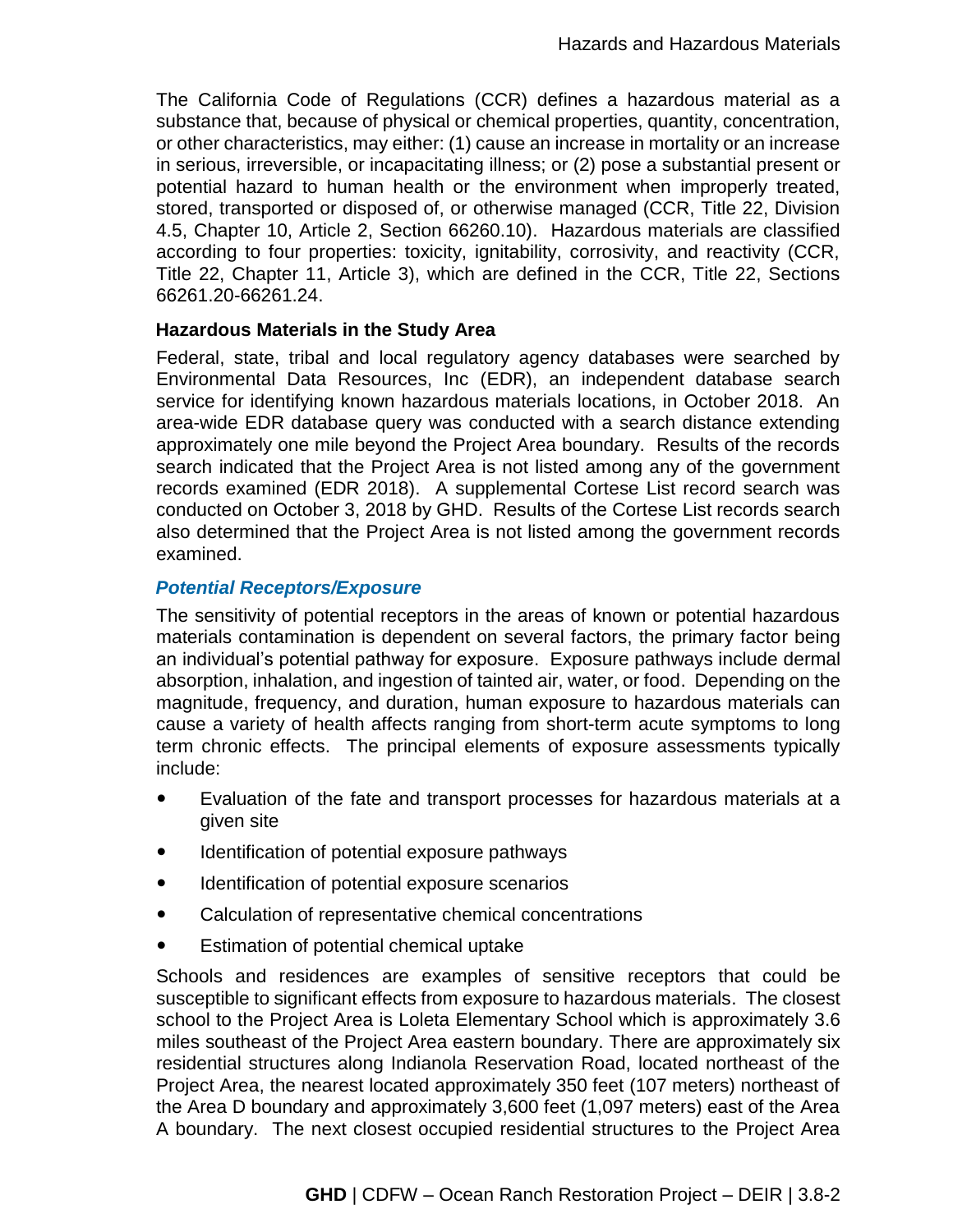are associated with the Wiyot Table Bluff Reservation, which is located approximately 0.6 mile northeast of the Project Area. The third closest residential area is the community of Loleta, located approximately 3.5 miles southeast of the Project Area.

# *Fire Hazards*

The study area is within the Loleta Fire Protection District. In responding to emergencies, local fire departments work closely with law enforcement, public utilities, the County Office of Emergency Services, and ambulance companies. The California Department of Forestry and Fire Protection (CAL FIRE) identifies fire hazard severity zones and Local Responsibility Areas (LRA) throughout California. The study area is designated as an unincorporated LRA. The primary fire hazard severity zone applied to the study area is LRA Unzoned, with segments of the north and central portions of the Project Area designated as LRA Moderate (CAL FIRE 2008).

#### *Airports*

The closest public airport to the study area is Samoa Field, located on the Samoa Peninsula approximately 6.5 aerial miles north-northeast from the northern boundary of the Project Area. The second closest airport is Rohnerville Airport, located south of the City of Fortuna, approximately 11 aerial miles southeast of the Project Area. There are no private airfields in the Project vicinity.

# 3.8.2 Regulatory Framework

Hazardous materials and hazardous wastes are subject to federal, state, and local laws and regulations intended to protect public health and safety and the environment. The U.S. Environmental Protection Agency (EPA), U.S. Department of Transportation (DOT), California Environmental Protection Agency (Cal/EPA), and Department of Toxic Substances Control (DTSC) are the primary agencies that enforce these regulations. The main focus of the federal Occupational Safety and Health Administration (OSHA) and California Occupational Safety and Health Administration (Cal/OSHA) are to prevent work-related injuries and illnesses, including those from exposures to hazardous materials. CAL FIRE implements fire safety regulations. In accordance with Chapter 6.11 of the California Health and Safety Code (CHSC, Section 25404, et seq.), local regulatory agencies enforce many federal and state regulatory programs through the Certified Unified Program Agency (CUPA) program, including:

- State Uniform Fire Code requirements (Section 80.103 of the Uniform Fire Code as adopted by the State Fire Marshal pursuant to Health and Safety Code Section 13143.9);
- Underground storage tanks (Chapter 6.7 of the Health and Safety Code, Sections 25280 et seq.).

The CUPA for Humboldt County and the study area is the Humboldt County Division of Environmental Health.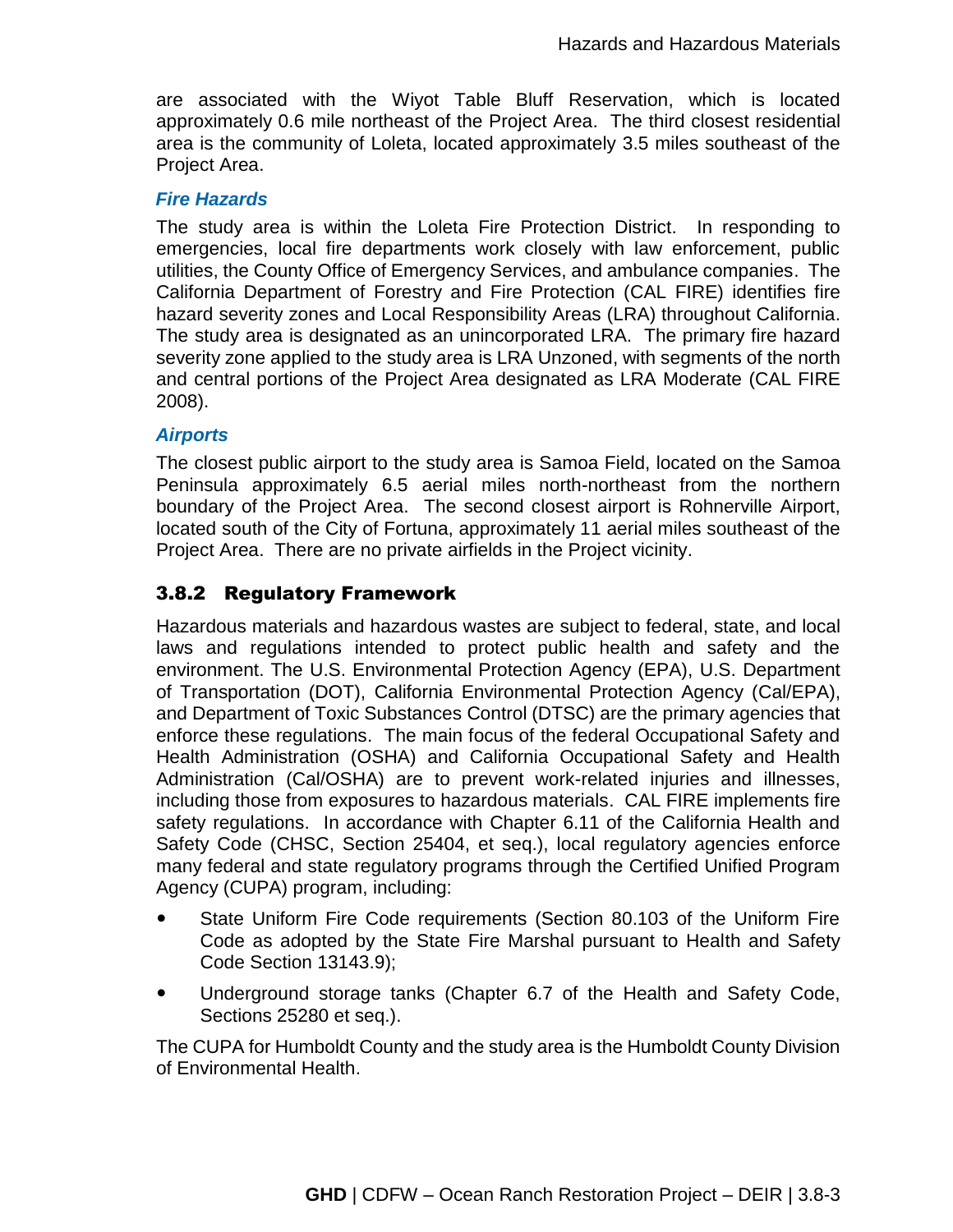#### *Federal*

The primary federal agencies with responsibility for hazardous materials management are the EPA, OSHA, and the DOT. Federal laws, regulations, and responsible agencies relevant to the Project are summarized in Table 3.8-1.

# Table 3.8-1 Federal Regulations Related to Hazardous Materials Management

| <b>Classification</b>                                                                | <b>Law or Responsible</b><br><b>Federal Agency</b>                                                                                                                          | <b>Description</b>                                                                                                                                                                                                                                               |
|--------------------------------------------------------------------------------------|-----------------------------------------------------------------------------------------------------------------------------------------------------------------------------|------------------------------------------------------------------------------------------------------------------------------------------------------------------------------------------------------------------------------------------------------------------|
| Hazardous<br>Materials<br>Management<br>and Soil and<br>Groundwater<br>Contamination | Community Right-to-<br>Know Act of 1986 (also<br>known as Title III of the<br>Superfund<br>Amendments and<br><b>Reauthorization Act</b><br>[SARA])                          | Imposes requirements to ensure that<br>hazardous materials are properly<br>handled, used, stored, and disposed<br>of and to prevent or mitigate injury to<br>human health, or the environment, in<br>the event that such materials are<br>accidentally released. |
|                                                                                      | Comprehensive<br>Environmental<br>Response,<br>Compensation and<br>Liability Act of 1980<br>(CERCLA) (amended<br>by SARA 1986 and<br><b>Brownfields</b><br>Amendments 2002) | Regulates the clean-up of sites<br>contaminated by releases of<br>hazardous substances.                                                                                                                                                                          |
| Hazardous<br>Materials<br>Transportation<br>and Handling                             | U.S. Department of<br>Transportation                                                                                                                                        | Regulates the safe transportation of<br>hazardous materials. The DOT<br>regulations govern all means of<br>transportation except packages<br>shipped by mail (49 CFR).                                                                                           |
| Occupational<br>Safety                                                               | Occupational Safety<br>and Health Act of 1970                                                                                                                               | OSHA sets standards for safe<br>workplaces and work practices,<br>including the reporting of accidents<br>and occupational injuries (29 CFR).                                                                                                                    |

State and local agencies often have either parallel or more stringent regulations than federal agencies. In most cases, state law mirrors or overlaps federal law and enforcement of these laws is the responsibility of the state or of a local agency to which enforcement powers are delegated. For these reasons, the requirements of the law and its enforcement are discussed under either the state or local regulatory section.

# *State*

#### **Soil and Groundwater Contamination**

The clean-up of sites contaminated by releases of hazardous substances is regulated primarily by the Comprehensive Environmental Response, Compensation and Liability Act of 1980 (CERCLA), which was amended by the Superfund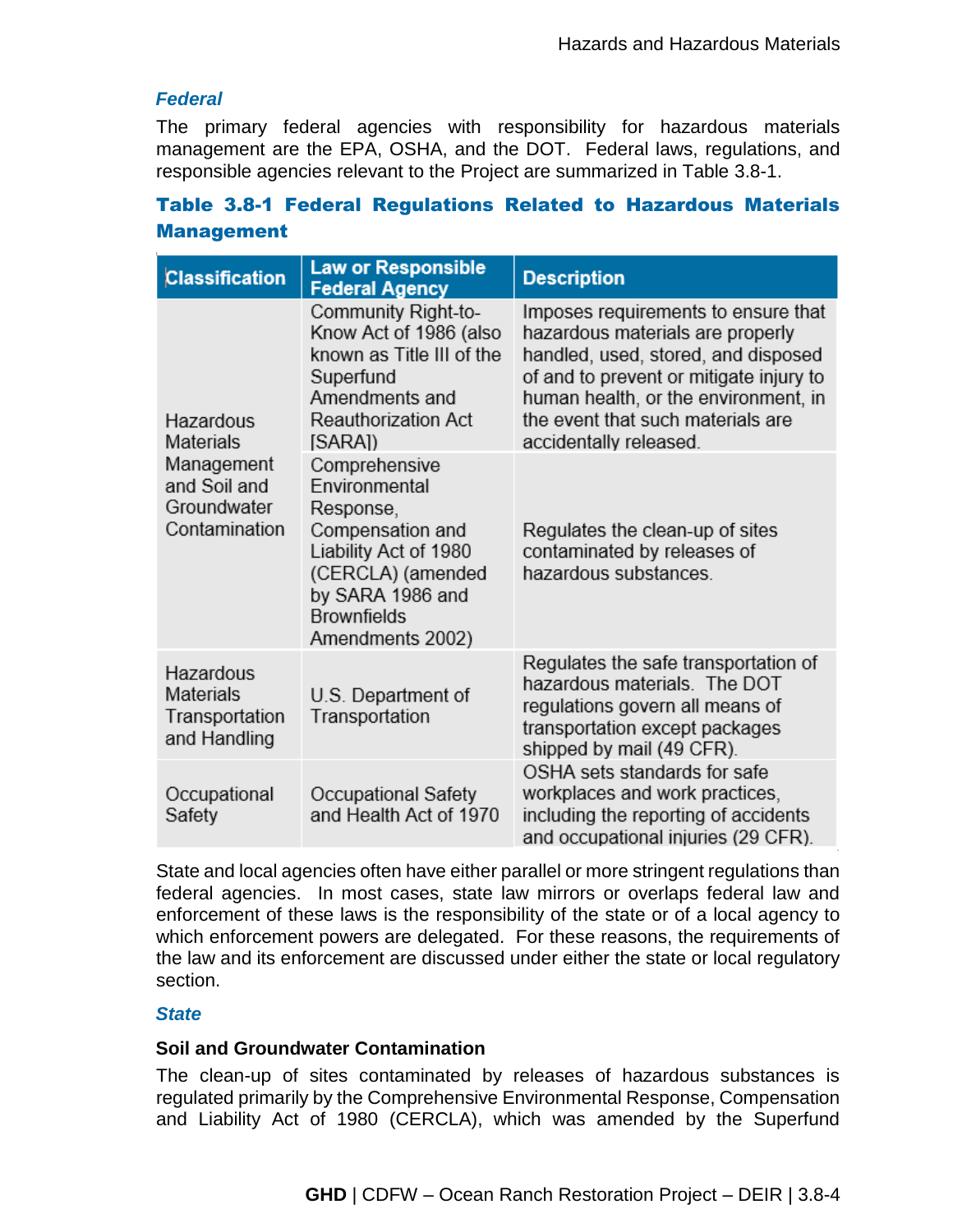Amendment and Reauthorization Act of 1986 (SARA), the Brownfields Amendments (2002) and by similar state laws. Under CERCLA, the EPA has authority to seek the parties responsible for releasing hazardous substances and to ensure their cooperation in site remediation.

Section 30232 (Oil and hazardous substance spills) of the California Coastal Act of 1976 (Coastal Act) provides for the protection against the spillage of crude oil, gas, petroleum products, or hazardous substances in relation to any development or transportation of such materials. Effective containment and clean-up facilities and procedures shall be provided for accidental spills that do occur.

The DTSC's Hazardous Waste and Substances Sites List (Cortese List, Government Code Section 65962.5) identifies sites with leaking underground fuel tanks, hazardous waste facilities subject to corrective actions, solid waste disposal facilities from which there is a known migration of hazardous waste, and other sites where environmental releases have occurred. Before a local agency accepts an application as complete for any development project, the applicant must certify whether or not the project site is in the Cortese List. Databases that provide information regarding the facilities or sites identified as meeting Cortese List requirements are managed by the DTSC and State Water Resources Control Board (SWRCB).

#### **Hazardous Materials Transportation**

The State of California has adopted DOT regulations for the intrastate movement of hazardous materials. State regulations are contained in Title 26 of the CCR. In addition, the State of California regulates the transportation of hazardous waste originating in the state and passing through the state. Both regulatory programs apply in California. The two state agencies that have primary responsibility for enforcing federal and state regulations and responding to hazardous materials transportation emergencies are the California Highway Patrol (CHP) and California Department of Transportation (Caltrans).

# **Occupational Safety**

Worker health and safety is regulated at the federal level by OSHA. Under this jurisdiction, workers at hazardous waste sites (or workers coming into contact with hazardous wastes that might be encountered during excavation of contaminated soils) must receive specialized training and medical supervision according to the Hazardous Waste Operations and Emergency Response (HAZWOPER) regulations. Worker health and safety in California is regulated by Cal/OSHA. California standards for workers dealing with hazardous materials (including hazardous wastes) are contained in CCR Title 8. The DTSC and Cal/OSHA are the agencies that are responsible for overseeing that appropriate measures are taken to protect workers from exposure to potential soil or groundwater contaminants.

#### **Emergency Response**

California has developed an emergency response plan to coordinate emergency services provided by federal, state, and local government agencies. Responding to hazardous materials incidents is a part of this plan. The plan is administered by the State Office of Emergency Services , which coordinates the responses of other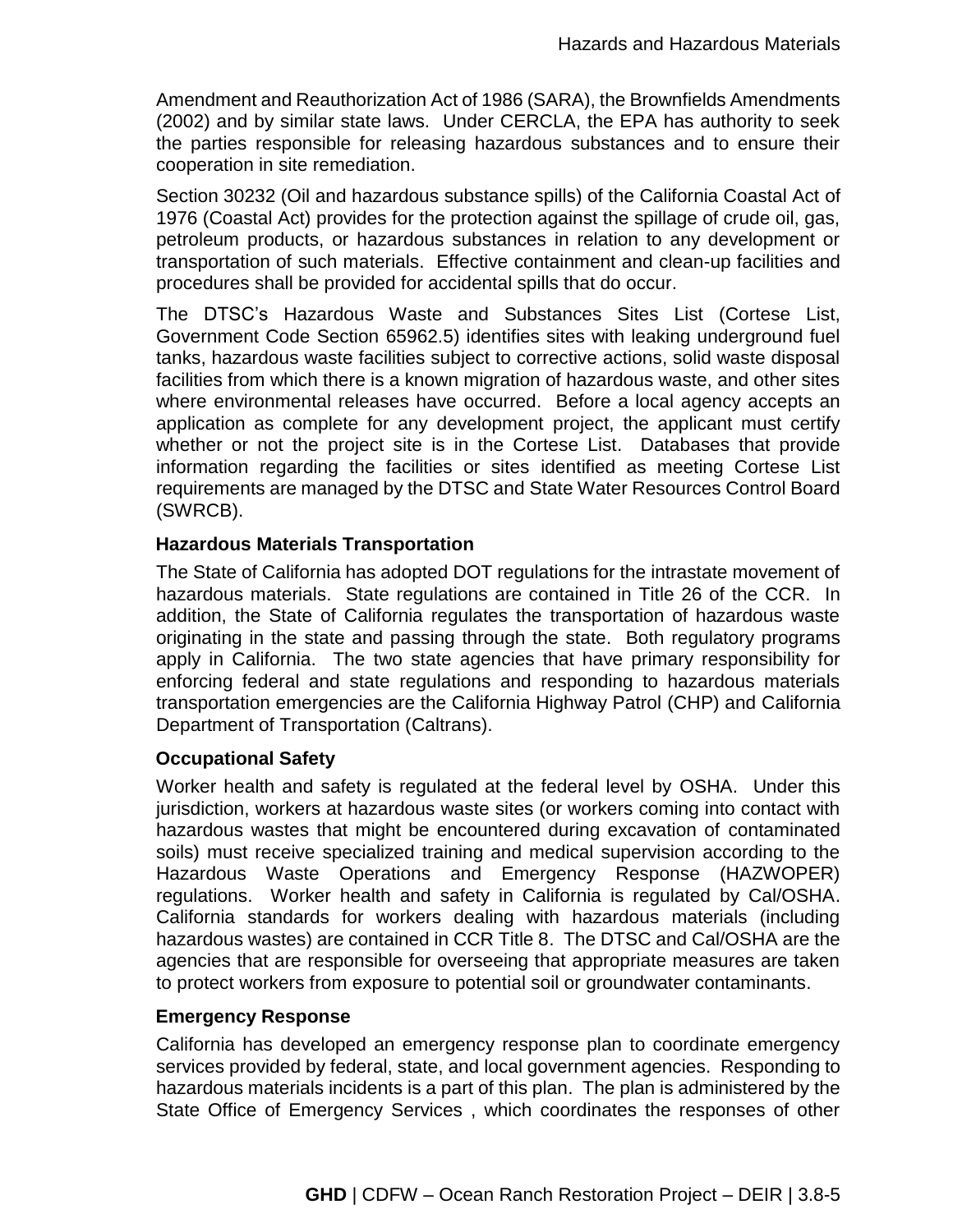agencies such as local fire and police agencies, emergency medical providers, CHP, CDFW and Caltrans.

Humboldt County has an adopted Humboldt County Operational Area Hazard Mitigation Plan as identified below. FEMA approved the Humboldt Operational Area Hazard Mitigation Plan on March 20, 2014.

#### **Fire Regulation**

State fire safety regulations that apply to activities proposed under the Project include the following:

- Earthmoving and portable equipment with internal combustion engines must be equipped with a spark arrestor to reduce the potential for igniting a wildland fire (PRC Section 4442).
- Appropriate fire suppression equipment must be maintained during the highest fire danger period – from April 1 to December 1 (PRC Section 4428).
- On days when a burning permit is required, flammable materials must be removed to a distance of 10 feet (3 meters) from any equipment that could produce a spark, fire, or flame, and the construction contractor must maintain the appropriate fire suppression equipment (PRC Section 4427).
- On days when a burning permit is required, portable tools powered by gasoline-fueled internal combustion engines must not be used within 25 feet (7 meters) of any flammable materials (PRC Section 4431).

CAL FIRE also provides oversight for all prescribed burning in the study area.

# **Water Quality**

The Porter Cologne Water Quality Control Act (Porter-Cologne) is the primary state statute for protection of water quality in California. Under Porter-Cologne, the nine Regional Water Quality Control Boards (RWQCBs), with oversight from the SWRCB, regulate discharges to waters of the State based on the regulatory standards and objectives set forth in Water Quality Control Plans (also referred to as Basin Plans) prepared for each region. The North Coast RWQCB has regulatory oversight of the study area, with standards and objectives provided in the Water Quality Control Plan for the North Coast Region (NCRWQCB 2018).

Responsibility for implementation of Section 402 of the Clean Water Act has also been delegated to the SWRCB/RWQCBs, where they implement and enforce permits that fall under the National Pollutant Discharge Elimination System (NPDES). The General Permit for Stormwater Discharges Associated with Construction and Land Disturbance Activities (Construction General Permit) (Order No. 2009-0009, as amended by Order No. 2010-0014) applies to discharges from construction sites that include one or more acre of soil disturbance. Construction activities include clearing, grading, grubbing, excavation, stockpiling, and reconstruction of existing facilities involving removal or replacement. The Statewide General NPDES Permit for Residual Aquatic Pesticide Discharges to Waters of the United States from Algae and Aquatic Weed Control Applications (Order No. 2013- 0002-DWQ) applies to any pesticide applications at aquatic sites that will result in discharges to Waters of the U.S, including the use of imazapyr.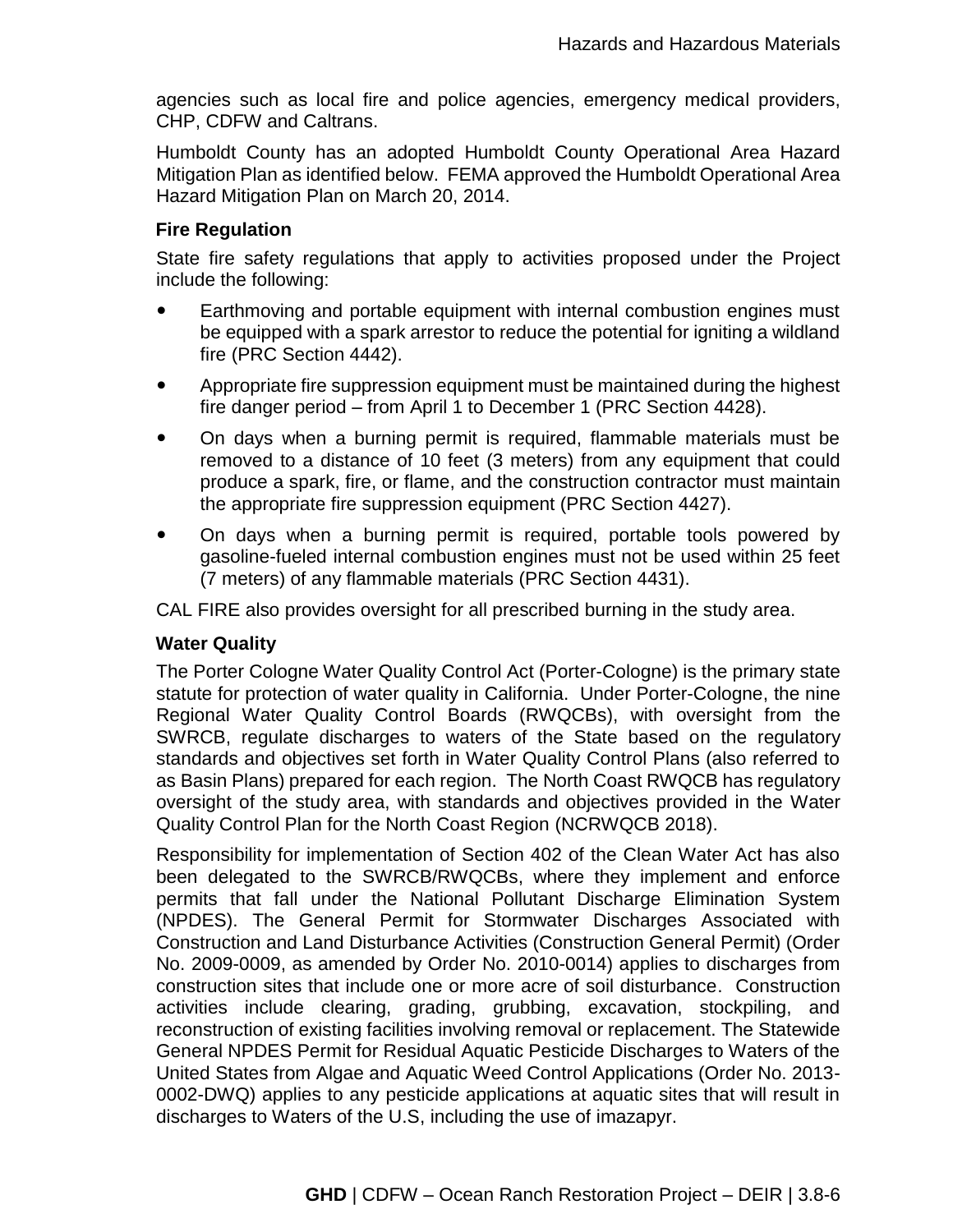The Coastal Act set policies related to management of resources in California's coastal zone. The policies of the Coastal Act constitute the statutory standards applied to planning and regulatory decisions made by the California Coastal Commission (CCC), pursuant to the Coastal Act. Hazardous substances are addressed in Chapter 3, Section 30232 (Oil and hazardous substance spills) of the Coastal Act. Per Section 30232 of the Coastal Act, "(p)rotection against the spillage of crude oil, gas, petroleum products, or hazardous substances shall be provided in relation to any development or transportation of such materials. Effective containment and clean-up facilities and procedures shall be provided for accidental spills that do occur" (CCC 1976).

#### *Regional and Local*

Lands within the Project Area are owned by CDFW or are under the jurisdiction of the State Lands Commission, and therefore are not subject to local permitting requirements (i.e., Conditional Use Permit) from Humboldt County nor adherence to the Humboldt County General Plan or the Local Coastal Program Eel River Area Plan. The portions of the study area that extend beyond the Project Area boundary, including adjacent properties, would be subject to local regulation, including the following Humboldt County plans.

# **Humboldt County Operational Area Hazard Mitigation Plan**

The 2014 Humboldt County Operational Area Hazard Mitigation Plan Update is the county's plan to identify and reduce hazards before any type of hazard event occurs (Humboldt County 2014). The Hazard Mitigation Plan aims to reduce losses from future disasters such as dam failure, drought, earthquake, fish losses, flooding, landslide, severe weather, tsunami, and wildfire. The Hazard Mitigation Plan also includes a vulnerability analysis and proposed initiatives designed to minimize future hazard-related damage.

# **Humboldt County Emergency Operations Plan**

The 2015 Humboldt County Emergency Operations Plan (EOP) for the Humboldt Operational Area addresses the planned response to extraordinary emergency situations associated with natural disasters, technological incidents, and national security emergencies in or affecting Humboldt County (Humboldt County 2015). The EOP addresses integration and coordination with other governmental levels when required. The EOP accomplishes the following:

- Establishes the emergency management organization required to mitigate any significant emergency or disaster affecting Humboldt County.
- Identifies the policies, responsibilities, and procedures required to protect the health and safety of Humboldt County communities, public and private property, and the environmental effects of natural and technological emergencies and disasters.
- Establishes the operational concepts and procedures associated with field response to emergencies, County Emergency Operations Center activities, and the recovery process.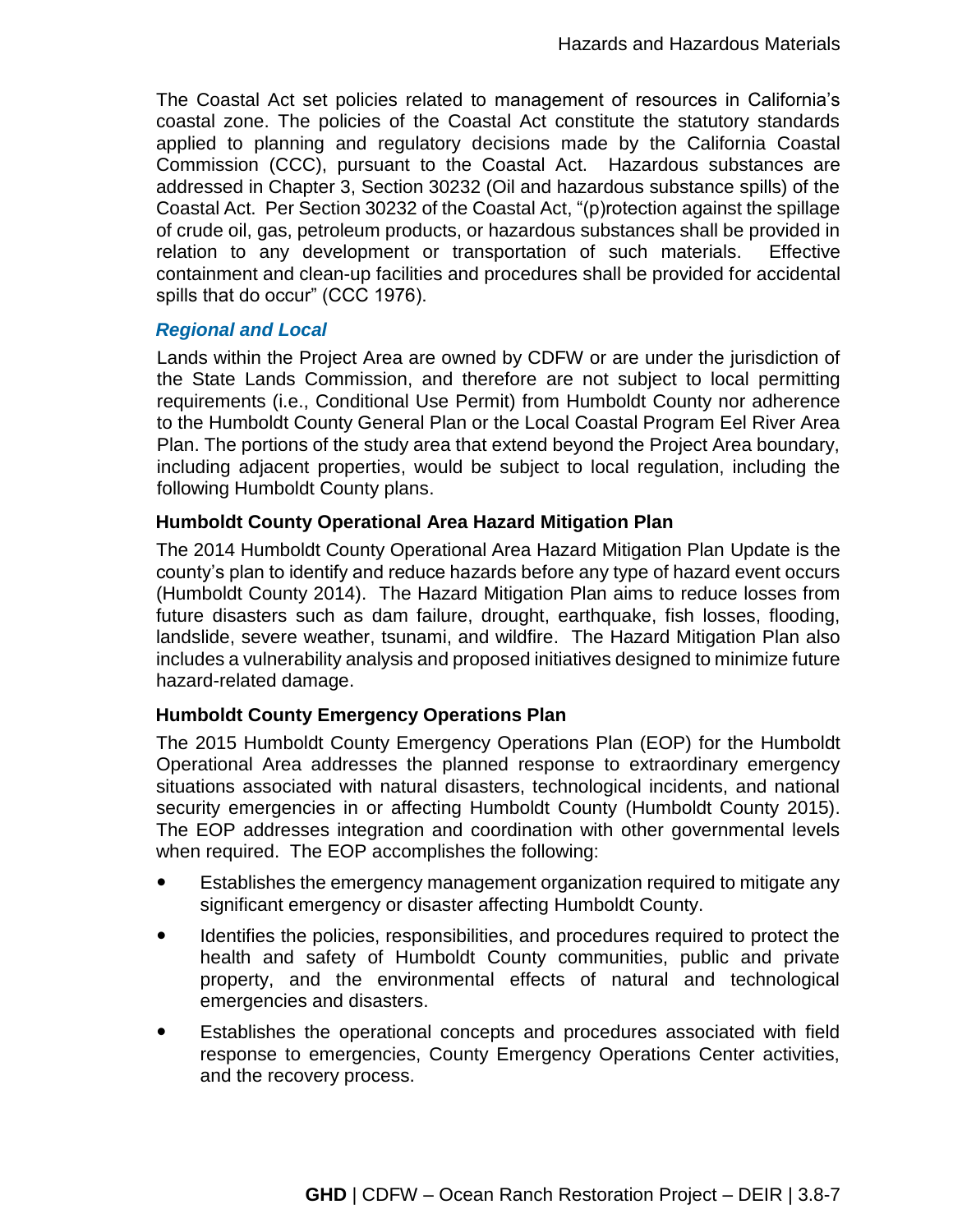# 3.8.3 Evaluation Criteria and Significance Thresholds

Based on Appendix G of the CEQA Guidelines, a hazards or hazardous materials impact is considered significant if implementation of the proposed Project would do any of the following:

- Create a significant hazard to the public or the environment through the routine transport, use, or disposal of hazardous materials;
- Create a significant hazard to the public or the environment through reasonably foreseeable upset and accident conditions involving the release of hazardous materials into the environment;
- Emit hazardous emissions or handle hazardous or acutely hazardous materials, substances, or waste within one-quarter mile of an existing or proposed school;
- Be located on a site which is included on a list of hazardous materials sites compiled pursuant to Government Code Section 65962.5 and, as a result, would create a significant hazard to the public or the environment;
- Be located within an airport land use plan or, where such a plan has not been adopted, within two miles of a public airport or public use airport, where the Project could result in a safety hazard or excessive noise for people residing or working in the Project Area;
- Impair implementation of or physically interfere with an adopted emergency response plan or emergency evacuation plan; or
- Expose people or structures, either directly or indirectly, to a significant risk of loss, injury, or death involving wildland fires.

# *Areas of No Project Impact*

As explained below, construction, invasive plant management, and maintenance activities under the Project would not result in impacts related to several of the significance criteria identified in Appendix G of the current CEQA Guidelines. The following significance criteria are not discussed further in the impact analysis, for the following reasons:

- Would the Project emit hazardous emissions or handle hazardous or acutely hazardous materials, substances, or waste within one-quarter mile of an existing or proposed school? The closest school to the study area is Loleta Elementary School which is located approximately 3.5 miles southeast of the Project Area's eastern boundary. As there are no schools located within 0.25 mile of the study area, this significance criterion is not applicable and is not evaluated further in this Draft EIR.
- Would the Project be located on a site which is included on a list of hazardous materials sites compiled pursuant to Government Code Section 65962.5 and, as a result, would create a significant hazard to the public or the environment? The EDR Area/Corridor Report prepared for this Project does not identify any hazardous materials sites within the Project Area, or within a search area buffer of 1-mile (EDR 2018). A supplemental Cortese List record search was conducted on October 3, 2018 by GHD. Results of the Cortese List records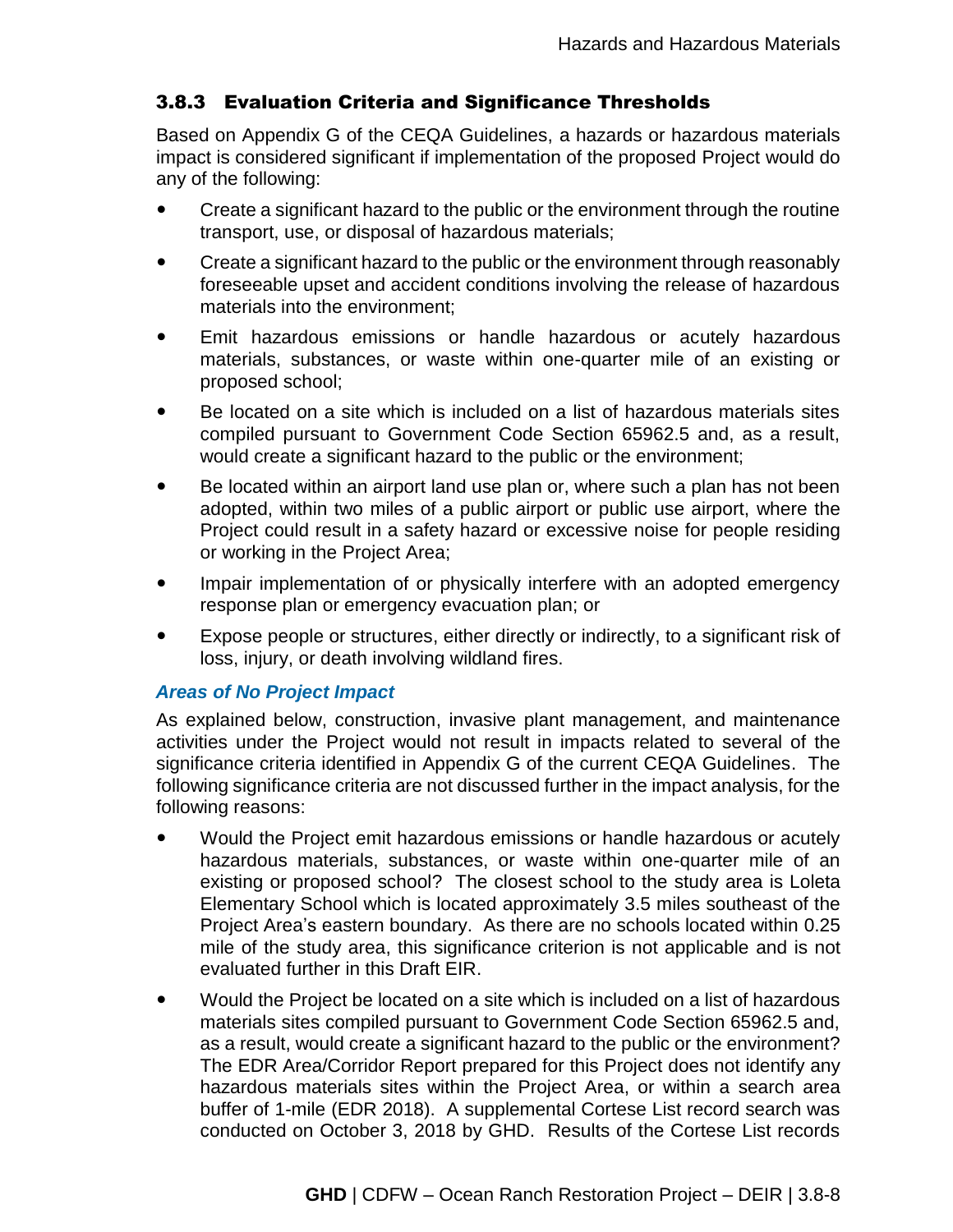search determined that the Project Area is not listed among the government records examined. As the Project Area is not located on a hazardous materials site listed per Section 65962.5, this significance criterion is not applicable and is not discussed further in this Draft EIR.

- Would the Project be located within an airport land use plan or, where such a plan has not been adopted, within two miles of a public airport or public use airport, or would the Project result in a safety hazard for people residing or working in the Project Area? The study area is not located within an airport land use plan or within two miles of a public airport. Therefore, this significance criterion is not applicable and is not discussed further in this Draft EIR.
- Would the Project impair implementation of or physically interfere with an adopted emergency response plan or emergency evacuation plan? The proposed Project would not impair implementation of or physically interfere with an adopted emergency response plan or emergency evacuation plan. The study area is located within a Tsunami Evacuation Zone and within a 100 year FEMA Flood Zone. Portions of the Project Area, specifically along McNulty Slough, are currently subject to regular inundation during high tides. Tsunami warning signage is present along Table Bluff Road, north and east of the Project Area entrance. The Wiyot Tribe has developed an Emergency Operations Plan which is intended to aid the Wiyot Table Bluff Reservation, located northeast of the Project Area, outside the Tsunami Evacuation Zone and Table Bluff community in the event of a disaster. Implementation of the Project would not impair implementation of or physically interfere with the existing tsunami evacuation route.

The Project Area is undeveloped, with the exception of an unpaved road. Immediately adjacent to the Project Area boundary near the unpaved access road are a vacant wooden barn, and associated remnant corrals, and pens. The Project Area is uninhabited, and the Project does not propose to construct habitable structures. The proposed road, parking area, and trail establishment could aid in emergency response access and evacuation from the Project Area. The Project would not impair access to the Project Area during or after construction and would not impair implementation of or physically interfere with an adopted emergency response plan or emergency evacuation plan. Therefore, this significance criterion is not applicable and is not discussed further in this Draft EIR.

# 3.8.4 Methodology

As described above, the study area for the impact analysis includes the Project Area, as well as the adjoining properties/waterbodies that may be impacted by the use of hazardous materials or herbicide under the Project. The roadway alignments that provide access to the Project Area are Table Bluff Road from the Project Area east to the intersection with Hookton Road, and Hookton Road from Table Bluff Road intersection east to U.S. Highway 101.

This analysis considers the range and nature of foreseeable hazardous materials use, storage, disposal and fire treatment methods resulting from the proposed Project and identifies the primary ways that hazardous materials and fire treatment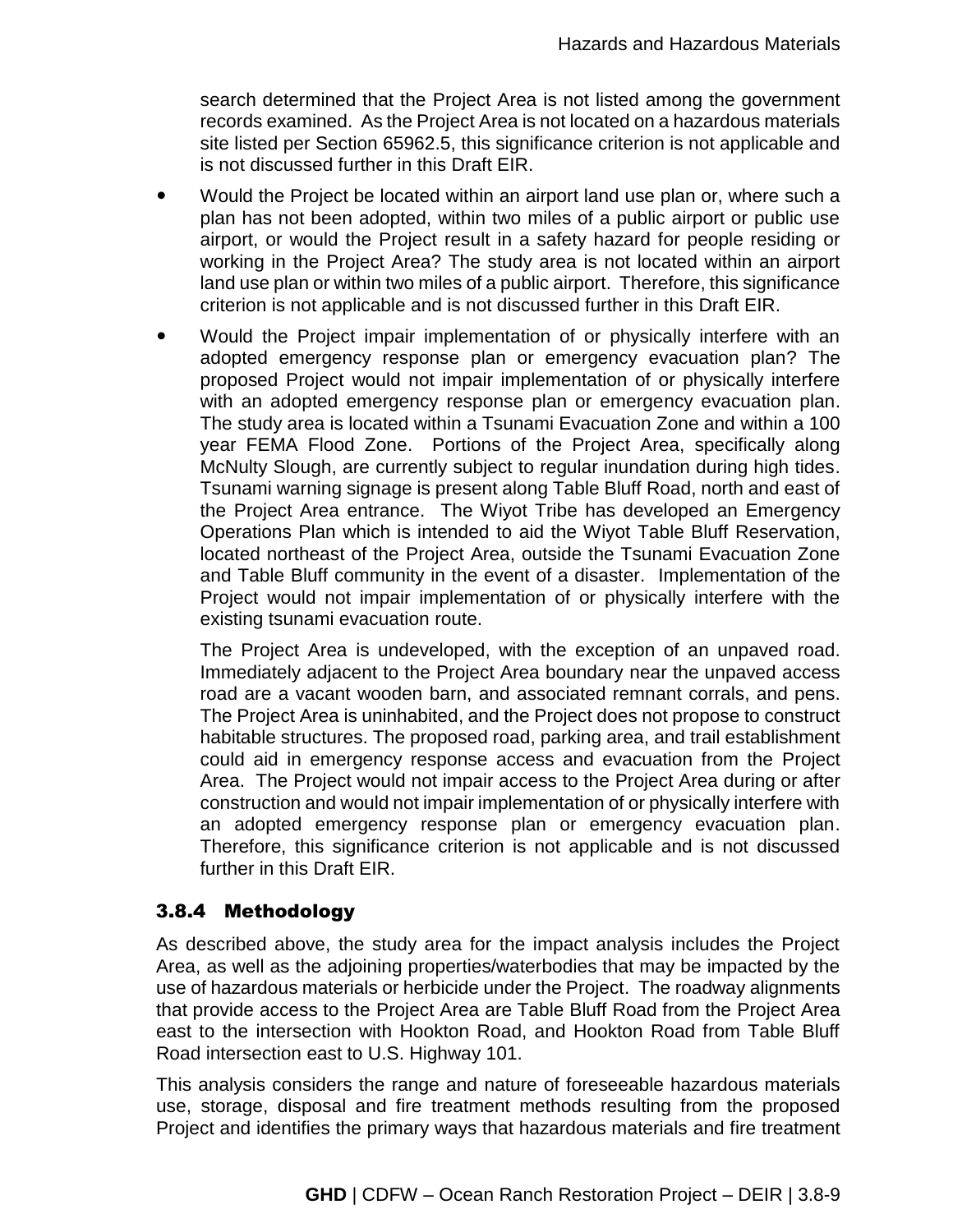methods could expose the environment or individuals to health and safety risks. Local and state agencies would be expected to continue to enforce applicable regulations to the extent that they currently do.

The following reports were used in the analysis of hazardous conditions at the Project Area:

- Area/Corridor Report for the Project Area (EDR 2018);
- Supplemental Cortese List record search (GHD 2018);
- Available literature, including documents published by county, state and federal agencies; and
- Prior EIRs for the area (i.e., Eel River Ecosystem Restoration Project, Final Programmatic EIR for the Humboldt Bay Regional Spartina Eradication Plan (2013 Spartina PEIR)).

The information obtained from these sources was reviewed and summarized to establish existing conditions and to identify potential environmental effects, based on the significance thresholds in this Section. In determining the level of significance, the analysis assumes that construction, invasive plant management and maintenance activities to be completed under the Project would be required to comply with federal, state, and local ordinances and regulations.

# 3.8.5 Impacts and Mitigation Measures

# **Impact HAZ-1: Would the Project create a significant hazard to the public or the environment through the routine transport, use, or disposal of hazardous materials?**

# *General Construction Materials*

Construction of the Project includes the transport and use of common hazardous materials inherent to the construction process, including petroleum products and solvents for construction equipment and vehicles. These materials are commonly used during construction, are not acutely hazardous, and would be used in relatively small quantities. Contractor(s) would be required to comply with all applicable hazardous materials laws and regulations covering the transport, use, and disposal of hazardous materials. Therefore, the impacts associated with the potential to create a significant hazard to the public or the environment through the routine transport, use, or disposal of hazardous materials would be less than significant.

# *Herbicide Application for Invasive Plant Management*

Invasive plant management activities would include the use of herbicide (imazapyr) during discrete periods to treat areas of dense-flowered cordgrass and/or European beachgrass. Use of herbicide would be a secondary treatment method and would be applied in conjunction with a primary treatment method, such as burning, mowing or grinding (see Chapter 2, Project Description).

# **Herbicide Application for Dense-Flowered Cordgrass Management**

Proposed treatment methods for dense-flowered cordgrass, including the use of herbicide , would be consistent with those outlined in the Humboldt Bay Regional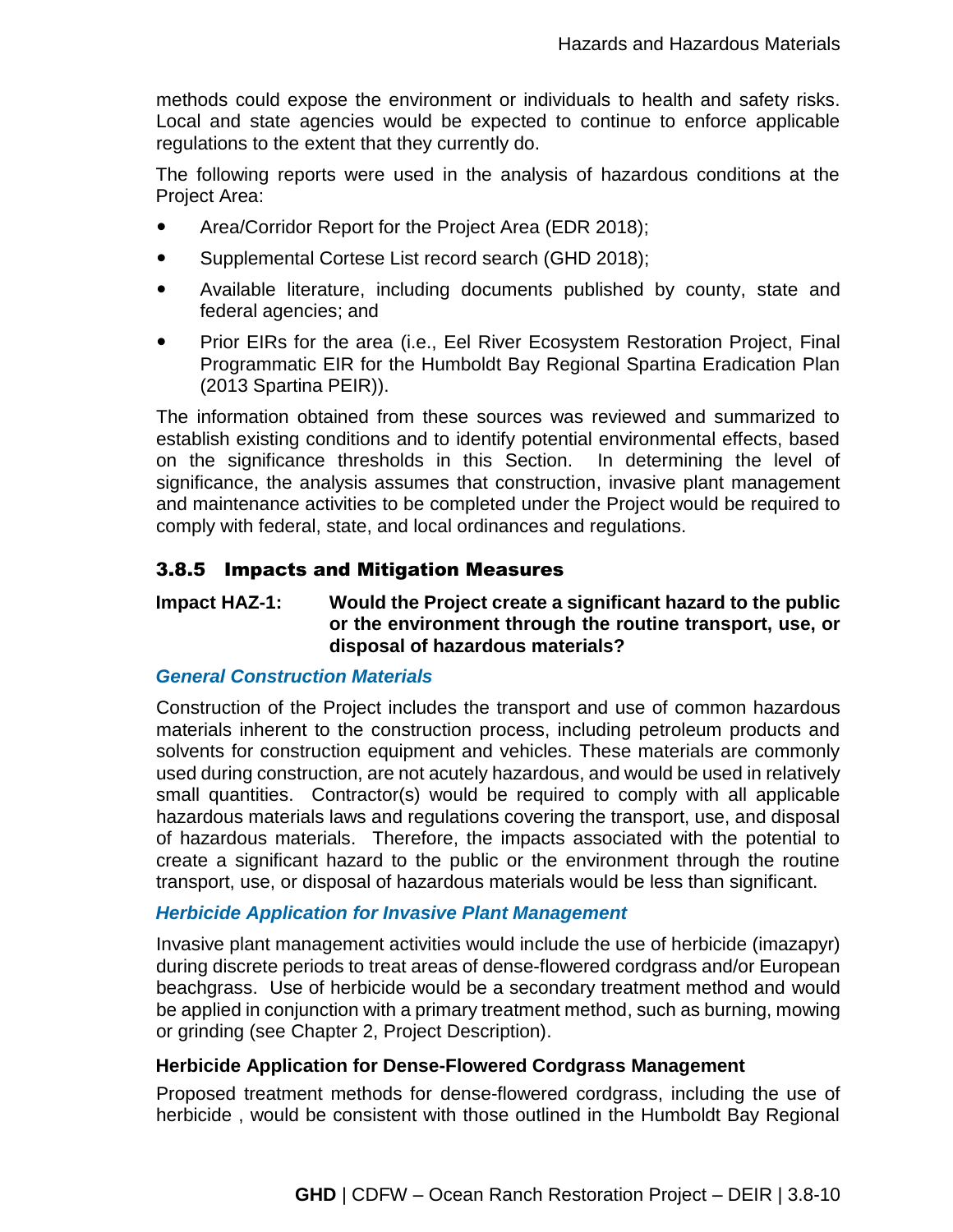Spartina Eradication Plan (H.T. Harvey 2013). A summary of the potential risk posed by imazapyr to humans and the environment, including what is described in the Humboldt Bay Regional Spartina Eradication Plan EIR (H.T. Harvey and GHD 2013), is provided below.

Imazapyr is an herbicide active ingredient approved for aquatic use, and which has been used to control non-native Spartina in the San Francisco Bay since 2006. Fate and transport studies have determined that imazapyr poses no significant risk to aquatic environments, as it is rapidly degraded by photolysis with a half-life averaging 2 days (Nufarm Americas Inc. 2020).

Imazapyr is a slow-acting, systemic, broad-spectrum, pre- and post-emergent herbicide that effectively controls grasses and many broadleaf species. As such, this herbicide will affect most terrestrial vegetation it is in contact with at sufficient concentrations, including non-target vegetation. Overspray, drift, accidental spills or off-target discharge that may occur as a result of herbicide treatments could, therefore, result in impacts to desirable vegetation in the Project Area.

Other general concerns with herbicide use focus on the risk to wildlife and human health. Imazapyr inhibits the enzyme acetolactate synthase in plants, blocking the production of three essential amino acids (valine, leucine, and isoleucine) (Washington DOE 2009). This enzyme is not present in animals. EPA has categorized imazapyr as "practically non-toxic" to birds and mammals (UEPA 2016). The prescribed application rate of imazapyr does not result in aquatic or terrestrial concentrations that exceed screening levels for toxicity to wildlife. Risk for bioaccumulation is low because it is highly soluble in water and has low solubility in lipids, meaning it does not concentrate in animal fat or organ tissue. Therefore, the application of this herbicide would not impact the study area environment through food web exposure.

Hazards to herbicide mixers, loaders, applicators or to the public include the potential for direct exposure to herbicide products. Direct exposure to herbicide formulations containing imazapyr may result in mild skin irritation or other biological symptoms (Nufarm Americas Inc. 2020; SePRO Corporation 2016). Mild eye irritation can also occur if imazapyr is accidentally splashed while it is being mixed, loaded, or applied.

If not properly managed or applied, the use of imazapyr for treatment of denseflowered cordgrass could result in hazards to the environment, such as non-target vegetation, or the public, including the herbicide applicators or anyone that may come into direct contact with it. The impact is considered significant.

# **Herbicide Application for European Beachgrass Management**

The application of herbicide to European beachgrass would generally follow the same protocol as those used to address dense-flowered cordgrass, as outlined in the 2013 Spartina PEIR (H.T. Harvey and GHD 2013). As described above, use of herbicide, if not properly managed or applied, could result in hazards to the environment (such as non-target vegetation) or the public (including the herbicide applicators or anyone that may come into direct contact with it). The potential impact is considered significant.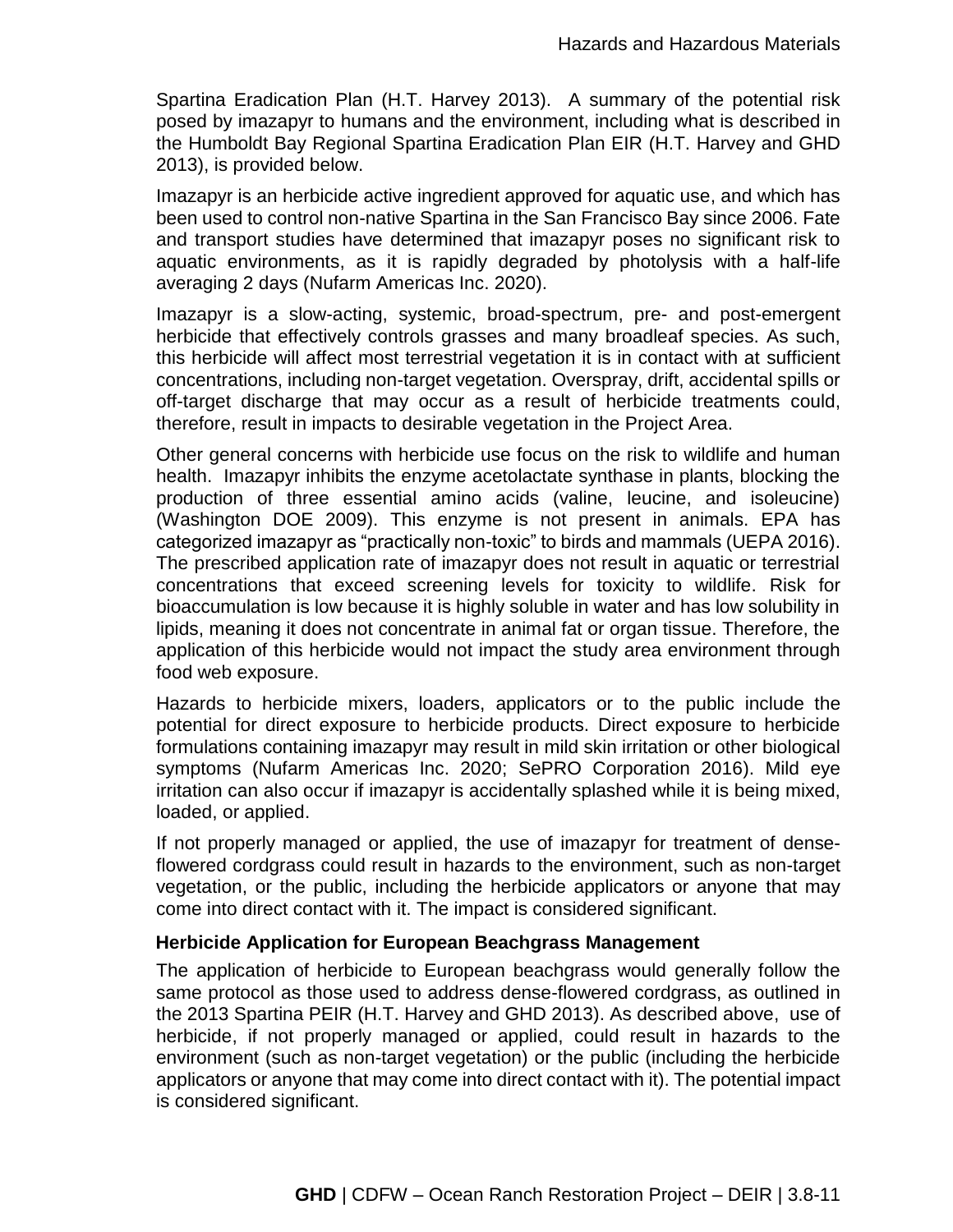**Mitigation Measures:** Implement Mitigation Measures HHM-1, HHM-3, and HHM-4.

In accordance with CEQA Guidelines Section 15150, an EIR may incorporate by reference all or portions of another document which is a matter of public record or is generally available to the public. Where all or part of another document is incorporated by reference, the incorporated language shall be considered to be set forth in full as part of the text of the EIR. The Project would implement the following mitigation measures, as defined in the 2013 Spartina PEIR (H.T. Harvey and GHD 2013), for application of herbicide on dense-flowered cordgrass. The 2013 Spartina PEIR measures have been slightly adapted to reflect that their implementation would also apply to treatment of European beachgrass, and to other Project activities that would result in comparable potential impacts to health and safety (e.g., use of equipment to implement the tidal restoration component of the project).

#### **Mitigation Measure HHM-1: Worker Injury from Accidents Associated with Use of Manual and Mechanical Equipment.**

A health and safety plan shall be developed to identify and educate workers engaged in activities that involve heavy equipment associated with construction or invasive plant management activities under the Project. Appropriate safety procedures and equipment, including hearing, eye, hand and foot protection, and proper attire, shall be used by workers to minimize risks associated with use of heavy equipment. Workers shall receive safety training appropriate to their responsibilities prior to engaging in such work.

# **Mitigation Measure HHM-3: Worker Health Effects from Herbicide Application.**

Appropriate health and safety procedures and equipment, as described on the herbicide or surfactant label, including personal protective equipment (PPE) as required, shall be used by workers to minimize risks associated with herbicide application methods. Mixing and applying herbicide will be done in accordance with label directions and shall be conducted or supervised by certified or licensed herbicide applicators.

# **Mitigation Measure HHM-4: Avoid Health Effects to the Public and Environment from Herbicide.**

For areas targeted for application of herbicide that are within 500 feet (152 meters) of human sensitive receptors (i.e., houses, schools, hospitals), prepare and implement a herbicide drift management plan to reduce the possibility of chemical drift into populated areas. The Plan shall include the elements listed below. To minimize risks to the public, mitigation measures for herbicide application methods related to timing of herbicide use, area of treatment, and public notification, shall be implemented by entities engaging in treatment activities as identified below:

- Herbicide will be applied in accordance with the manufacturer's label.
- CDFW will coordinate with the County Agricultural Commissioner to identify and avoid impacts to any nearby sensitive areas (e.g., schools, hospitals) that require notification prior to herbicide applications.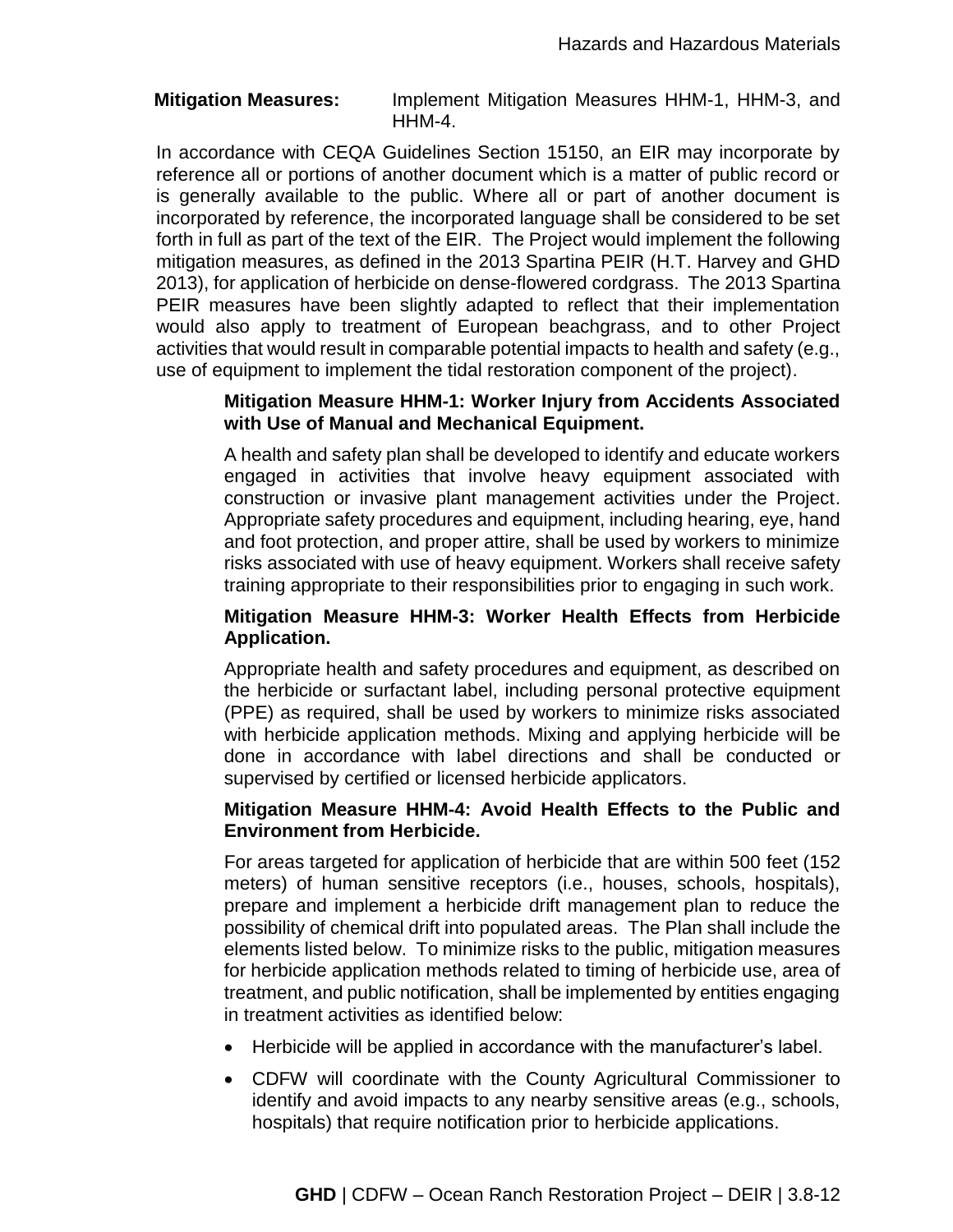- CDFW will identify nearby sensitive habitat and, where feasible, establish buffer zones to avoid affecting sensitive receptors.
- Herbicide will be applied using the coarsest droplet size possible that maintains sufficient plant coverage while minimizing drift into adjacent areas.
- Herbicide shall not be applied when winds exceed 10 miles per hour or when inversion conditions exist (consistent with the herbicide labels); or when wind could carry spray drift into inhabited areas. Refer to Section 3.3 (Air Quality) for discussion on inversions.
- Public access to treatment sites will be restricted during treatment windows.
- No surfactants containing nonylphenol ethoxylate will be used.

**Level of Significance:** Less than significant with mitigation.

With implementation of Mitigation Measure HHM-1, HHM-3, and HHM-4, the risks to workers, the public and the environment would be minimized and mitigated to a less-than-significant level.

# **Impact HAZ-2: Would the Project create a significant hazard to the public or the environment through reasonably foreseeable upset and accident conditions involving the release of hazardous materials into the environment?**

#### *Construction*

There are two types of accidental releases that could occur during construction:

- 1. Accidental spills
- 2. Discovery of existing unknown contaminated soil or groundwater in the Project Area

The Project Area is undeveloped and does not appear on a list of hazardous materials sites. Therefore, the potential to encounter contaminated soil or groundwater at the site is considered low and the impact would be less than significant.

Accidental spills could occur during construction as hazardous materials would be used in varying amounts during construction of the Project. Construction activities would use common materials such as cleaning products, fuels (diesel and gasoline), lubricants and oils.

Caltrans and CHP regulate the transportation of hazardous materials and wastes, including container types and packaging requirements, as well as licensing and training for truck operators, chemical handlers, and hazardous waste haulers. Cal-OSHA also enforces hazard communication program regulations, which contain worker safety training and hazard information requirements, such as procedures for identifying and labeling hazardous substances, communicating hazard information related to hazardous substances and their handling, and preparation of health and safety plans to protect workers and employees.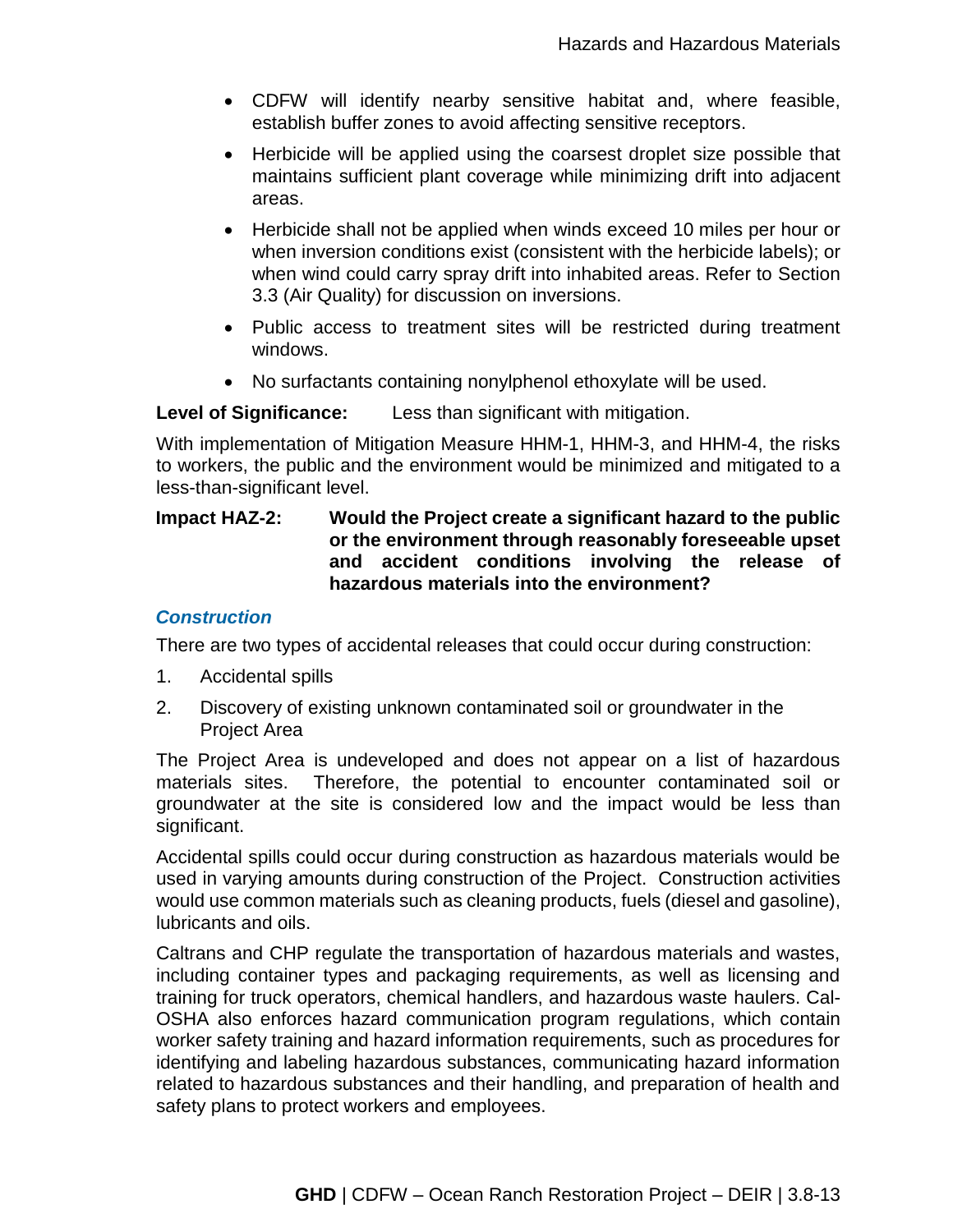Construction specifications would include the following requirements in compliance with applicable regulations and codes: all reserve fuel supplies and hazardous materials must be stored within the confines of a designated construction area; equipment refuelling and maintenance must take place only within a designated staging area; and construction vehicles shall be inspected daily for leaks. These regulations and codes must be implemented, as appropriate, and are monitored by the state and/or local jurisdictions, including the Loleta Fire Protection District.

Contractors would also be required to comply with Cal/EPA's Unified Program; regulated activities would be managed by Humboldt County Division of Environmental Health, the designated CUPA for Humboldt County, in accordance with the regulations included in the unified Program. Such compliance would reduce the potential for accidental release of hazardous materials during construction of the proposed Project. As a result, the risk of exposure of construction workers to accidental release of hazardous materials would be reduced, as would the demand for incident emergency response. However, if not properly managed, the use of hazardous materials during construction activities could result in hazards to the public or environment. The impact is considered potentially significant.

#### *Invasive Plant Management and Maintenance*

Invasive plant management activities would include the use of herbicide. It is unlikely that maintenance of infrastructure and Project amenities would utilize herbicide or other hazardous materials, however it may potentially occur. Project activities are required to be consistent with federal, state, and local laws and regulations addressing hazardous materials management and environmental protection, as described above. However, if not properly managed, the use of herbicide and other hazardous materials under the Project could result in hazards to the public or environment. The impact is considered potentially significant.

**Mitigation Measures:** Implement Mitigation Measures HHM-2, HHM-5 and WQ-2.

The Project would implement Mitigation Measures HHM-2, HHM-5 and WQ-2 from the 2013 Spartina PEIR (H.T. Harvey and GHD 2013) to reduce the potential for the public or environment to be exposed to accidental releases of hazardous materials. As above, the scope of the 2013 Spartina PEIR measures has been expanded to reflect that their implementation would also apply to herbicide application to European beachgrass, and to other Project activities that would result in comparable potential impacts to health and safety (i.e., estuarine tidal restoration construction work).

# **Mitigation Measure HHM-2: Accidents Associated with Release of Chemicals and Motor Fuel.**

Contractors and equipment operators on site during Project activities will be required to have emergency spill cleanup kits immediately accessible. If fuel storage containers are utilized exceeding a single tank capacity of 660 gallons or cumulative storage greater than 1,320 gallons, a Hazardous Materials Spill Prevention Control and Countermeasure Plan (HMSPCCP) would be required and approved by the NCRWQCB. The HMSPCCP regulations are not applicable for chemicals other than petroleum products;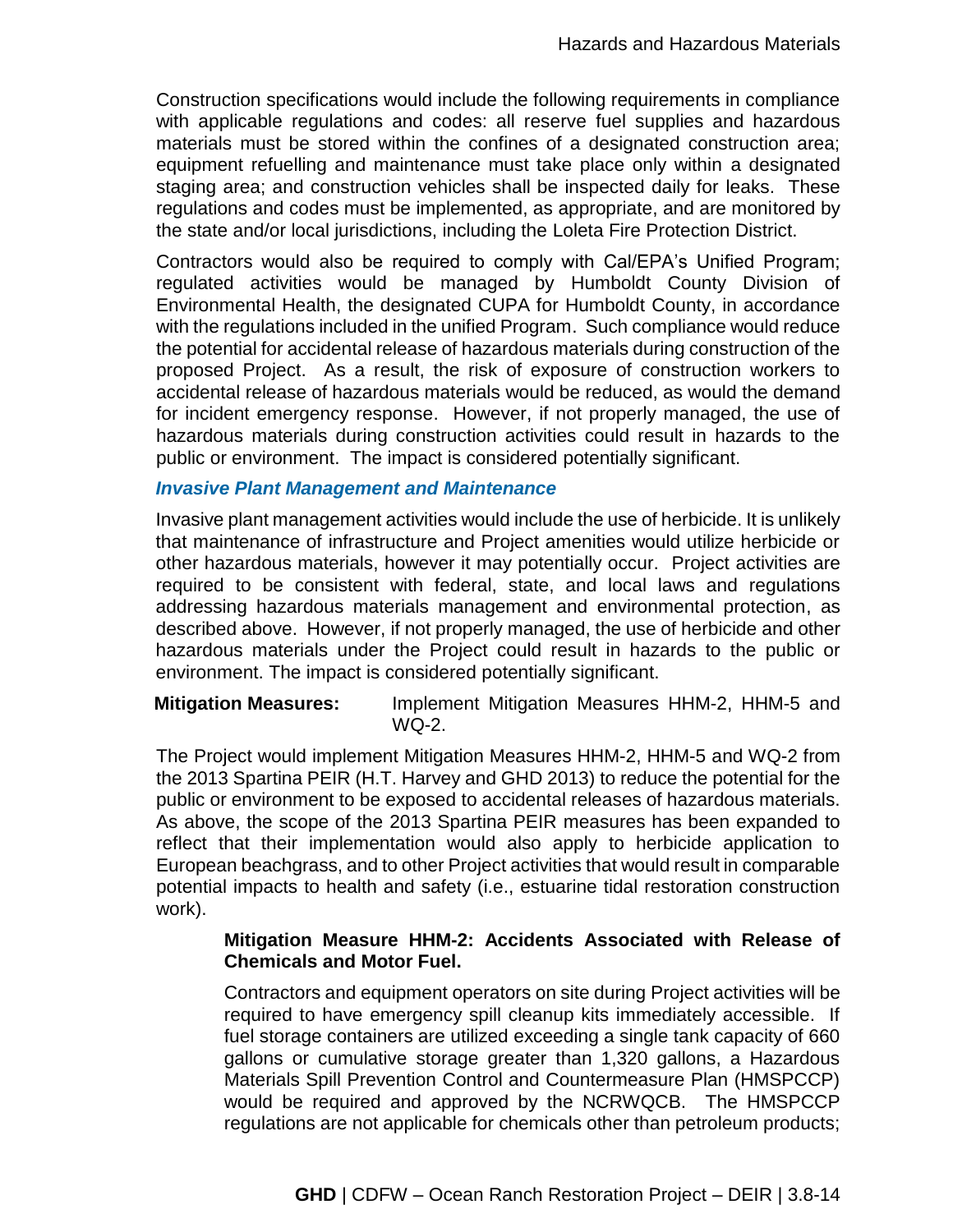therefore, the contractor shall prepare a spill prevention and response plan for the specific chemicals utilized during Project activities. This mitigation is intended to be carried out in conjunction with Mitigation WQ-2.

# **Mitigation Measure HHM-5: Health Effects to Workers, the Public and the Environment Due to Accidents Associated with Use of Hazardous Materials.**

Appropriate health and safety procedures and equipment shall be used to minimize risks associated with use of hazardous materials under the Project, including exposure to or spills of fuels, petroleum products, and lubricants. These shall include the preparation of a health and safety plan, a spill contingency plan, and if threshold onsite storage values are exceeded, an HMSPCCP.

# **Mitigation Measure WQ-2: Minimize Herbicide Spill Risks.**

Herbicides shall be applied by or under the direct supervision of trained, certified or licensed applicators. Herbicide mixtures shall be prepared by, or under the direct supervision of trained, certified or licensed applicators. Storage of herbicide and surfactants on or near the Project Area shall be allowed only in accordance with a Spill Prevention and Control Plan approved by the NCRWQCB; on-site mixing and filling operations shall be confined to areas appropriately bermed or otherwise protected to minimize spread or dispersion of spilled herbicide or surfactants into surface waters. This mitigation is intended to be carried out in conjunction with Mitigation Measure HMM-2.

# **Level of Significance:** Less than significant with mitigation.

With implementation of the above-referenced mitigation measures, construction, invasive plant management and maintenance of the proposed Project would not create a significant hazard to the environment or general public involving the release of hazardous materials into the environment due to the requirements to have spill kits, a spill prevention and response plan, a health and safety plan and a spill contingency plan, and through the use of trained, certified of licensed applicators. With the implementation of Mitigation Measures HHM-2, HHM-5, and WQ-2, the potential for the Project to create a significant hazard to the public or the environment through the accidental release of hazardous materials into the environment would be reduced to a less-than-significant level.

# **Impact HAZ-3: Would the Project expose people or structures to a significant risk of loss, injury, or death involving wildland fires, including where wildlands are adjacent to urbanized areas or where residences are intermixed with wildlands?**

The primary fire hazard severity zone applied to the Project Area is LRA Unzoned, with segments of the north and central portions of the Project Area designated as LRA Moderate (CAL FIRE 2008). The Project Area is not located in or near lands classified as a very high fire hazard severity zone, however it is located adjacent to a SRA.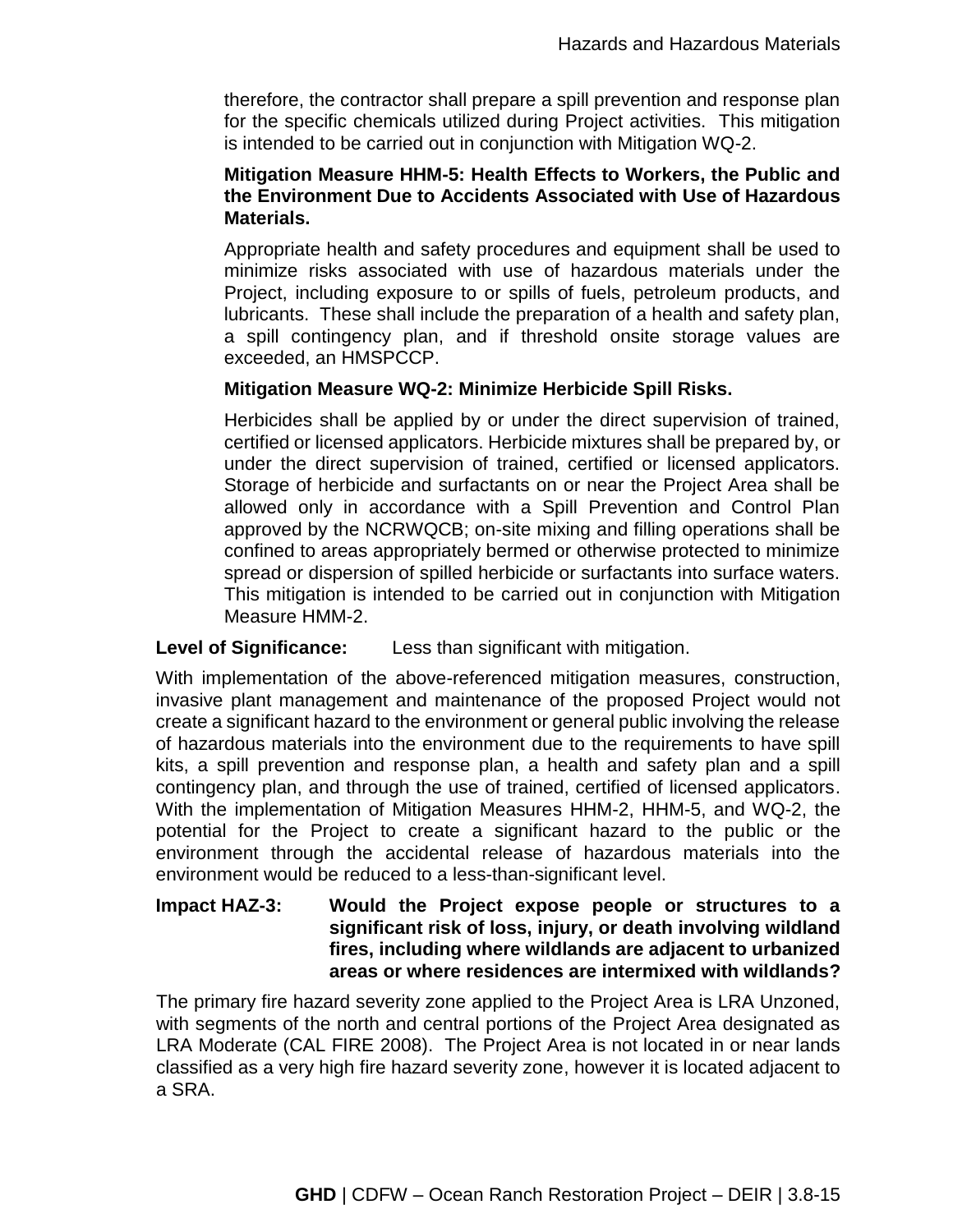The Project vicinity is rural and generally characterized by open pastures, scattered barns and residences. The Project Area consists of undeveloped land, a large portion of which is tidally-influenced and/or regularly inundated by water. The Project Area does not contain any residential structures and the Project does not include development of any structures for human occupancy. Adjacent land generally consists of open agricultural pasture and farmland. The nearest residential community to the Project Area is located on Indianola Reservation Road, approximately 350 feet (107 meters) northeast of the Project Area.

Invasive plant management activities would include use of prescribed burning. Although, the use of prescribed burns to control invasive plants represents a potential risk to people or structures if not properly controlled, the Project would implement prescribed burns in coordination with CAL FIRE and follow an approved Burn Plan. With implementation of the approved plan, the potential to expose people or structures to wildland fires would be less than significant. Prescribed burns are not proposed in construction or maintenance activities.

Please refer to Section 3.17 Wildfire for a more detailed discussion of wildfire risks and hazards.

**Mitigation Measures:** No mitigation is necessary.

**Level of Significance:** Less than significant.

# 3.8.6 Cumulative Impacts

# **Impact HAZ-C-1: Would the Project result in a cumulatively significant impact from increased exposure of the public or environment to hazards or hazardous substances?**

As described in Impact HAZ-1, HAZ-2, and HAZ-3, the Project would have lessthan-significant impacts with implementation of mitigation relative to the use of hazardous substances during construction activities and use of herbicide for invasive plant management. Similar to the Project, construction and maintenance of other restoration based cumulative projects identified in Table 3-1 could potentially utilize similar construction activities and herbicide for invasive plant management. Cumulative projects would be subject to compliance with applicable hazardous materials regulations, including federal, state, and local regulations. Implementation of the mitigation measures required for the Project require a variety of preventative and protective measures throughout construction and maintenance. With implementation of mitigation measures, the Project's contribution to cumulative impacts related to use or release of hazardous substances during construction would not be cumulatively considerable, and therefore less than significant.

**Mitigation Measures:** No mitigation is necessary.

**Level of Significance:** Less than significant.

# 3.8.7 References

California Coastal Commission (CCC). 2018. Website: Our Mission, Overview. Accessed on October 30, 2018 via: https://www.coastal.ca.gov/whoweare.html.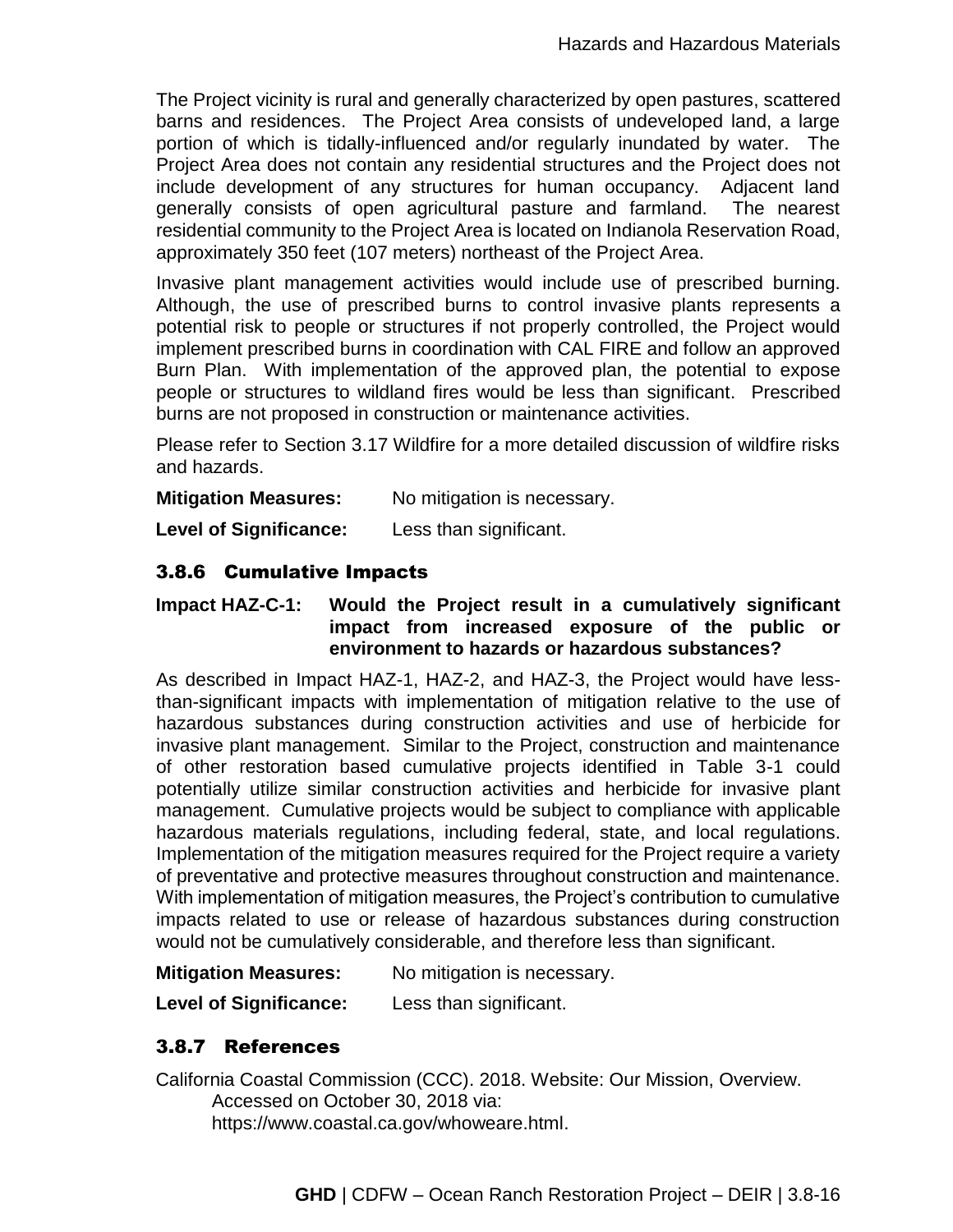- California Coastal Commission (CCC) State of California. 1976. California Coastal Act. Chapter 3.
- California Department of Forestry and Fire Protection (CAL FIRE). 2008. Humboldt County Draft Fire Hazard Severity Zones in LRA, September 19.
- California Department of Forestry and Fire Protection (CAL FIRE). 2018. Vegetation Management Program, Accessed on October 30, 2018 via: http://calfire.ca.gov/resource\_mgt/resource\_mgt\_vegetation.
- California Department of Toxics Substances Control (DTSC). 2018. Hazardous Waste and Substances Site List - Site Cleanup (Cortese List). Website: Cortese List. Accessed on October 3, 2018 via https://www.dtsc.ca.gov/SiteCleanup/Cortese\_List.cfm.
- Environmental Data Resources, Inc. (EDR). 2018. EDR Area/Corridor Report, Eel River Wildlife Area - Ocean Ranch Unit, October 3.
- H.T. Harvey and GHD. 2013. Final Programmatic Environmental Impact Report for the Humboldt Bay Regional Spartina Eradication Plan (2013 Spartina PEIR). Volume 1. Prepared for the California State Coastal Conservancy. https://scc.ca.gov/webmaster/ftp/pdf/sccbb/2013/1304/20130418Board08\_H B Invasive Spartina Eradication Ex4.pdf
- Humboldt County. 2017. Humboldt County General Plan, October 23.
- Humboldt County. 2015. County of Humboldt Emergency Operations Plan Humboldt Operational Area. March.
- Humboldt County. 2014. Humboldt County Operational Area Hazard Mitigation Plan Update. February.
- Humboldt County. 1989. Hazardous Waste Management Plan, November.
- Hyland, Tim and Pete Holloran. 2005. Controlling European beachgrass (*Ammophila arenaria*) using prescribed burns and herbicide. California Department of Parks and Recreation and the Environmental Studies Department, University of California, Santa Cruz.
- North Coast Regional Water Quality Control Board (NCRWQCB). 2018. Water Quality Control Plan for the North Coast Region. June. Accessed on May 8, 2019 via: https://www.waterboards.ca.gov/northcoast/water\_issues/programs/basin\_p lan/190204/Final%20Basin%20Plan\_20180620\_lmb.pdf.
- Nufarm Americas Inc. (2020, May 11). Polaris Herbicide [Material Safety Data Sheet]. Retrieved from http://www.cdms.net/ldat/mp8KR003.pdf.
- SePRO Corporation (2016, June 15). Habitat Herbicide [Material Safety Data Sheet]. Retrieved from https://www.sepro.com/Documents/Habitat\_SDS.pdf.
- United States Department of the Interior National Parks Service (NPS). 2005. Point Reyes National Seashore, Coastal Dune Restoration Environmental Assessment. January.